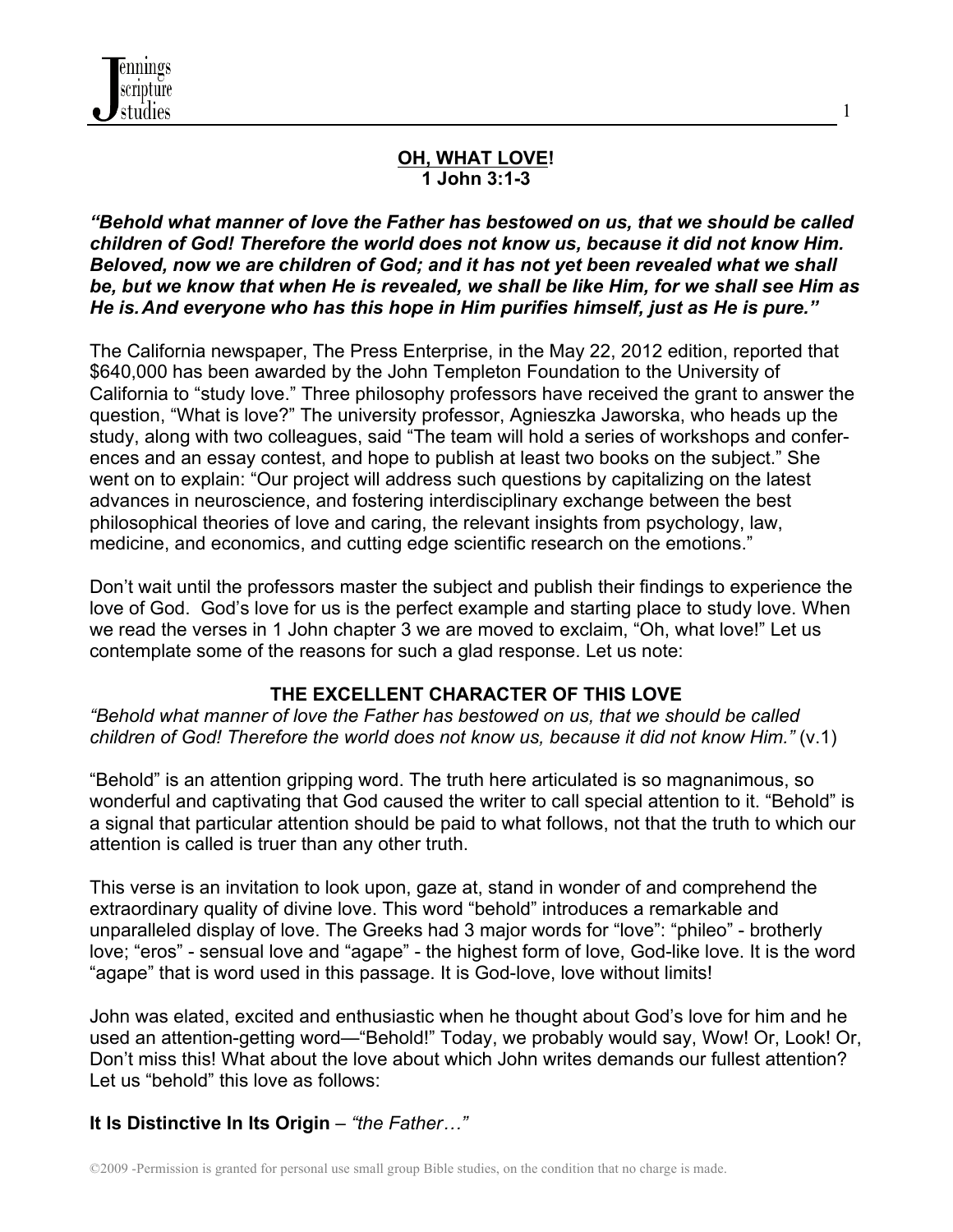This is love born in the bosom of God the Father, borne to earth in the Person of the Son of His love and shed abroad in our hearts by the Holy Spirit. (Romans 5:5) The Apostle Paul writes to the Ephesians about this divine love as follows: "And I pray that you, being rooted and established in love, may have power, together with all the saints, to grasp how wide and long and high and deep is the love of Christ, and to know this love that surpasses knowledge…" (Ephesians 3:17-19, NIV). He says that it is:

- Immeasurable—"how wide and long..."
- Unfathomable—"and high and deep…"
- Incomparable—"the love of Christ..."
- Incomprehensible—"love that surpasses knowledge…"

*The Message* expanded translation puts Ephesians 3:17-19 in modern English as follows: "With both feet planted firmly on love, you'll be able to take in with all followers of Jesus the extravagant dimensions of Christ's love. Reach out and experience the breadth! Test its length! Plumb the depths! Rise to the heights! Live full lives, full in the fullness of God."

His love exceeds by far our knowledge of it. Now we only know in part but what we know of the love of God, "is greater far than tongue or pen can ever tell, it goes beyond the highest star and reaches to the lowest hell!"

### **It Is Divine In Its Outpouring** – *"bestowed upon us that we should be called children of God!"*

God reached out to us and loved us because He desired to do so. His love has been freely bestowed upon us, no strings attached! We did not merit God's love. John wrote in chapter four: *"We love him because he first loved us."* (v. 19) Paul said that: *"God, who is rich in mercy, because of His great love with which He loved us, even when we were dead in trespasses, made us alive together with Christ…"* (Ephesians 2:4-5).

There was not any goodness in us that caught God's attention and caused Him to favor us. Grace is unmerited favor extended to undeserving sinners and since we were saved by grace we were saved not having any pre-salvation causes for God's favor. God's love has been bestowed, given, and poured out solely because of His divine prerogative to do so.

#### **It Is Divisive In Its Outworking -** *"Therefore the world does not know us, because it did not know Him."*

Heavenly love is counter-cultural. The world of unregenerate mankind does not understand the committed Christian's focus, motivation and lifestyle. Brotherly love is not understood or appreciated by a sinful populace programmed to "look out for number one." Jesus warned about the animosity that would be evidenced by the world of unregenerate mankind when He said, *"If the world hates you, you know that it hated Me before it hated you. If you were of the world, the world would love its own. Yet because you are not of the world, but I chose you out of the world, therefore the world hates you. Remember the word that I said to you, 'A servant is not greater than his master.' If they persecuted Me, they will also persecute you. If they*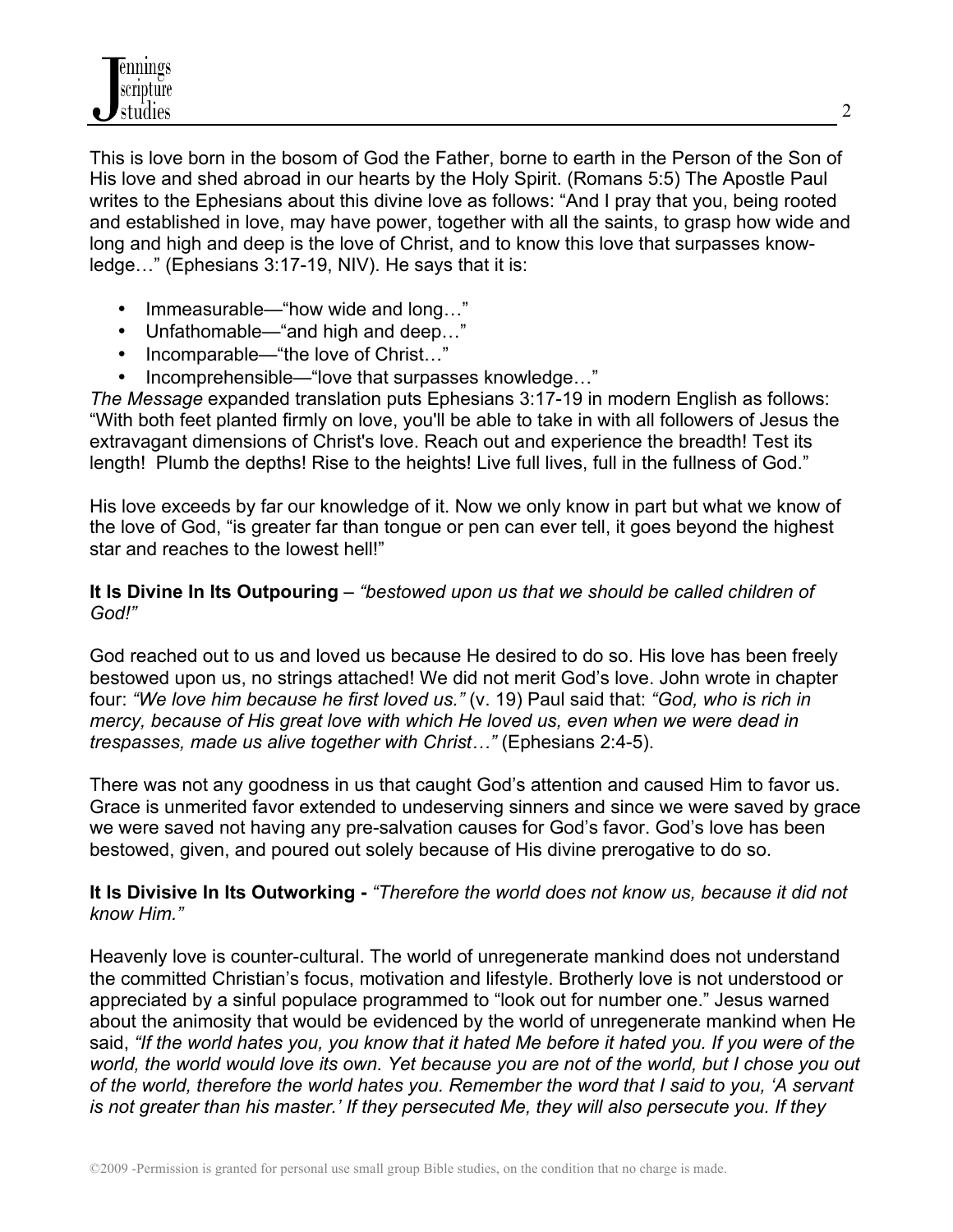*kept My word, they will keep yours also. But all these things they will do to you for My name's sake, because they do not know Him who sent Me"* (John 15:18-21).

Society in general wants to press everyone into the mold of "sameness." If one's life is holy and he lives counter to the downward flow of doomed citizenry, there is animosity, hatred and persecution. Why? As Jesus said, *"If you were of the world, the world would love its own. Yet because you are not of the world, but I chose you out of the world, therefore the world hates you."*

We cannot be like Jesus Christ and expect the world of the unsaved to accept us with open arms. To be the friend of Christ is to become the enemy of the world. Conversely, *"Do you not know that friendship with the world is enmity with God?"* (James 4:4) The powerful quality of divine love is, by its nature, foreign to this world and because it is it causes divisions.

# **THE ELEVATING CONSEQUENCES OF THIS LOVE**

*"Beloved, now we are children of God…"* – v. 2

This love reaches us in the deepest depths and raises us to the highest heights. The short phrase, "Beloved, now we are children of God", reveals several consequences of this divine love. Here we see:

# **A Precious Salutation** – "Beloved"

"Beloved" means that we are "being loved"! It is an endearing term seldom used in our day but it needs to be revived and spoken by we who are sisters and brothers in the Father's family. This term tells us that we are dear to God.

#### **A Present Salvation** – "now…"

Our soul's salvation is a "now" reality. We do not have to wait until some future date to be the recipients of God's "so great salvation." If salvation were not by grace, but the result of our good deeds, we would never know when we had done enough to earn it. Therefore, it could not be a present reality. But because it is by the grace of God it becomes ours the moment we are born again. Therefore, we "now"*,* already, presently are actually children of God!

# **A Permanent Standing** – "…we are children of God…"

Having been born into God's family we are permanently His children. There is no such language or experience as being "unborn." Our relationship to God is furthermore permanently encapsulated in the truth that we are "joint heirs with Christ" (Romans 8:17) and as such we have the assurance that we shall never be disinherited!

> "Behold, what love the Father showed When upon sinners that love bestowed: Now to be declared the children of God While yet living upon this earthly sod!"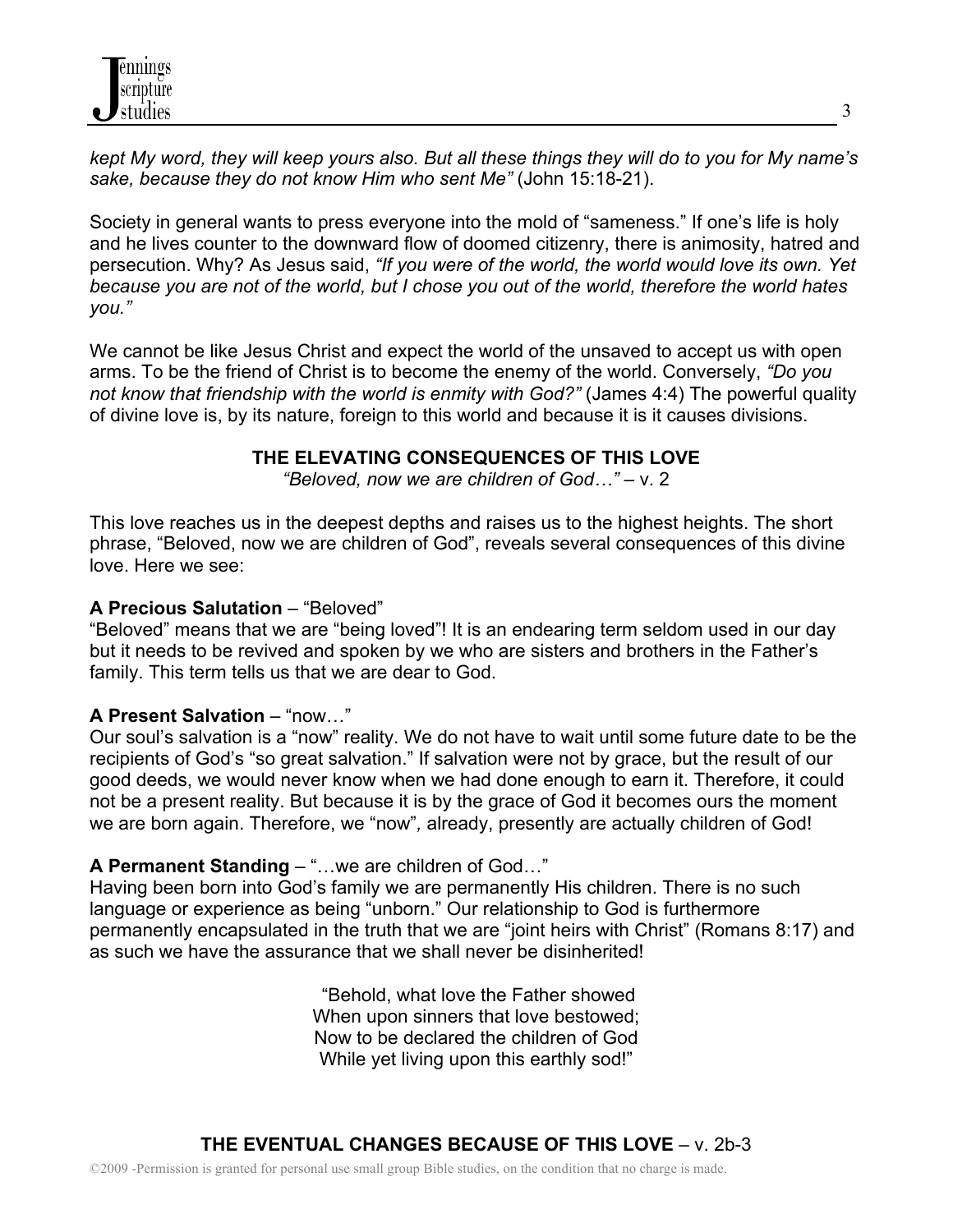# *"….and it has not yet been revealed what we shall be, but we know that when He is revealed, we shall be like Him, for we shall see Him as He is.And everyone who has this hope in Him purifies himself, just as He is pure."*

God's love never changes its nature, but it changes our natures! Because we are the recipients of God's life-changing love, our lives are changed for time and eternity in several ways. Consider:

**The Honor That it Promises** - *"…it has not yet been revealed what we shall be, but we know that when He is revealed, we shall be like Him…"*

There is enough revealed in scripture concerning our future state that lets us know that it will be infinitely better than this present state. However, it has not been fully revealed what we shall be nor does it need to be fully revealed to us. Our heavenly Father is too good to be unkind and to wise to make mistakes and we who have trusted Him without seeing Him are content to trust Him for what is yet to be! Just to know that *"we shall be like Him" is* more than what once doomed sinners deserve! What an honor to "*be like him"*!

# **The Hope That it Provides** - *"…for we shall see Him as He is."*

Do you think much about actually seeing Jesus with your own two eyes? Jesus, about Whom we have read so many wonderful things in the New Testament? Jesus, the only perfect One to ever step on this earth? Jesus, the one Who hung on that old rugged cross? Jesus, Who arose from the dead, ascended and is now seated at the right-hand of the throne in heaven? Jesus, Who appeared to John on the isle of Patmos and at Whose feet he fell in worship?

We shall see Him! What a prospect—what hope! Are you looking for Him to come? Paul said, "There is laid up for me the crown of righteousness, which the Lord, the righteous Judge, will give to me on that Day, and not to me only but also to all who have loved His appearing" (2 Timothy 4:8). I want to qualify for the "crown of righteousness" by looking for and loving His appearance—at any moment!

# **The Holiness That it Produces** - *"And everyone who has this hope in Him purifies himself, just as He is pure."*

There is a test here: if we say that we have and are motivated by the "blessed hope" (*"looking for the blessed hope and glorious appearing of our great God and Savior Jesus Christ"* Titus 2:13), the questions arise, "Are we more holy because of our hope?" and "Does that hope have a purifying effect upon our lives?"

There are two types of "purification" in the New Testament:

- There is purification from our original sinful state Jesus Christ, **"** gave Himself for us, that He might redeem us from every lawless deed and purify for Himself His own special people..." (Titus 2:14).
- The other is self-purification—"*everyone who has this hope in Him purifies himself."*